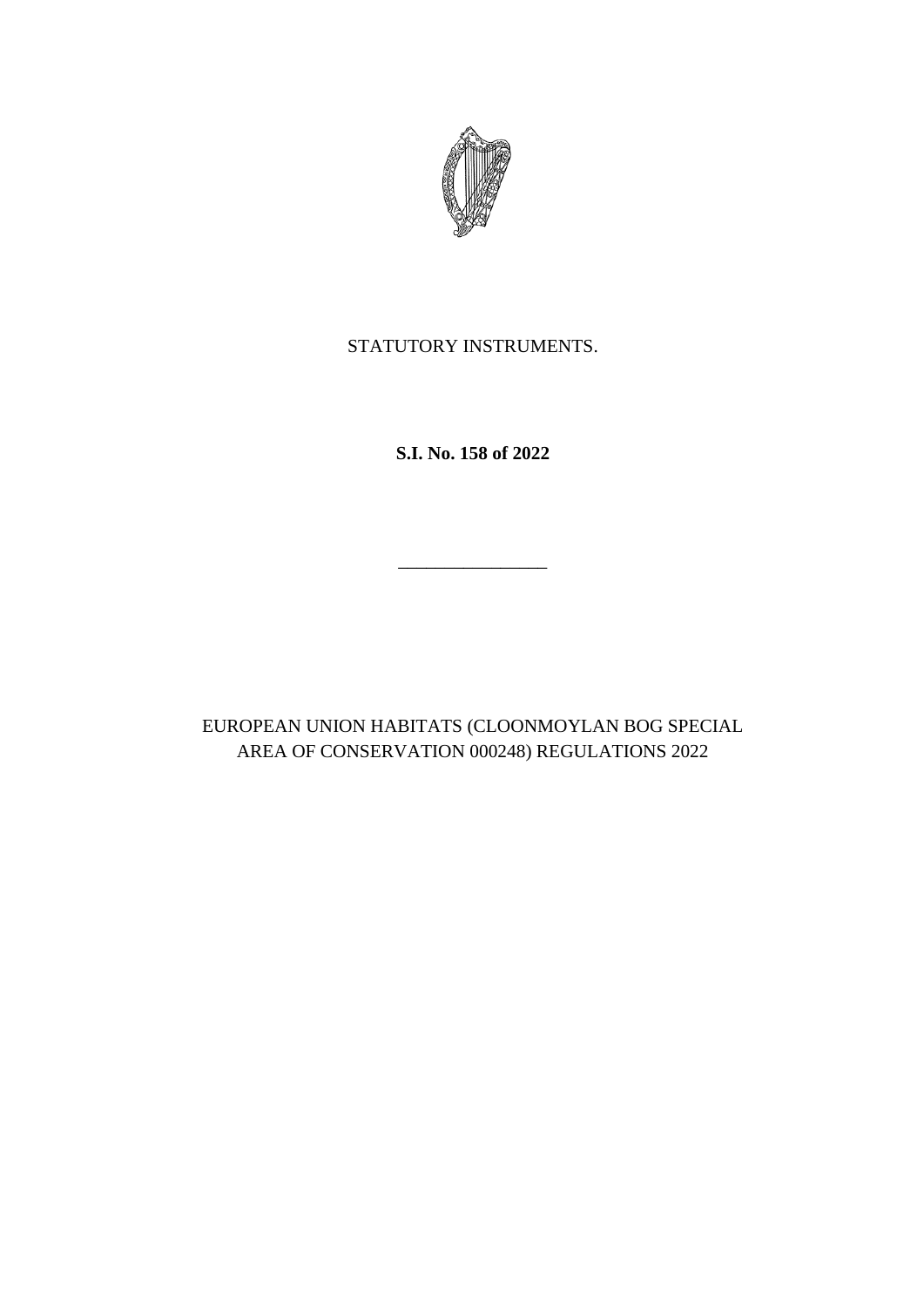# S.I. No. 158 of 2022

# EUROPEAN UNION HABITATS (CLOONMOYLAN BOG SPECIAL AREA OF CONSERVATION 000248) REGULATIONS 2022

I, DARRAGH O'BRIEN, Minister for Housing, Local Government and Heritage, in exercise of the powers conferred on me by section 3 of the European Communities Act 1972 (No. 27 of 1972) and for the purpose of giving further effect to Council Directive 92/43/EEC of 21 May 1992<sup>1</sup>, hereby make the following regulations:

## *Citation*

1. These Regulations may be cited as the European Union Habitats (Cloonmoylan Bog Special Area of Conservation 000248) Regulations 2022.

# *Interpretation*

2. (1) In these Regulations -

"Directive" means Habitats Directive within the meaning of the Regulations of 2011;

"Minister" means Minister for Housing, Local Government and Heritage;

"Regulations of 2011" means European Communities (Birds and Natural Habitats) Regulations 2011 (S.I. No. 477 of 2011);

"Special Area of Conservation" means the area designated under Regulation 3 as a Special Area of Conservation.

(2) In these Regulations a word or expression that is used in these Regulations and is also used -

- (*a*) in the Regulations of 2011 shall, unless the contrary intention is expressed, have in these Regulations the meaning that it has in the Regulations of 2011, or
- (*b*) in the Directive shall, unless the contrary intention is expressed, have in these Regulations the meaning that it has in the Directive.

## *Designation of Special Area of Conservation*

3. (1) Having taken account of the matters referred to in Article 4 of the Directive and having been adopted by the European Commission in accordance with the procedure laid down in Article 4(2) of the Directive, the area identified by reference to the map contained in Schedule 1 and further referred to in Schedule 2 is designated as a Special Area of Conservation, in accordance

<sup>1</sup> OJ No. L206, 22.07.1992, P. 7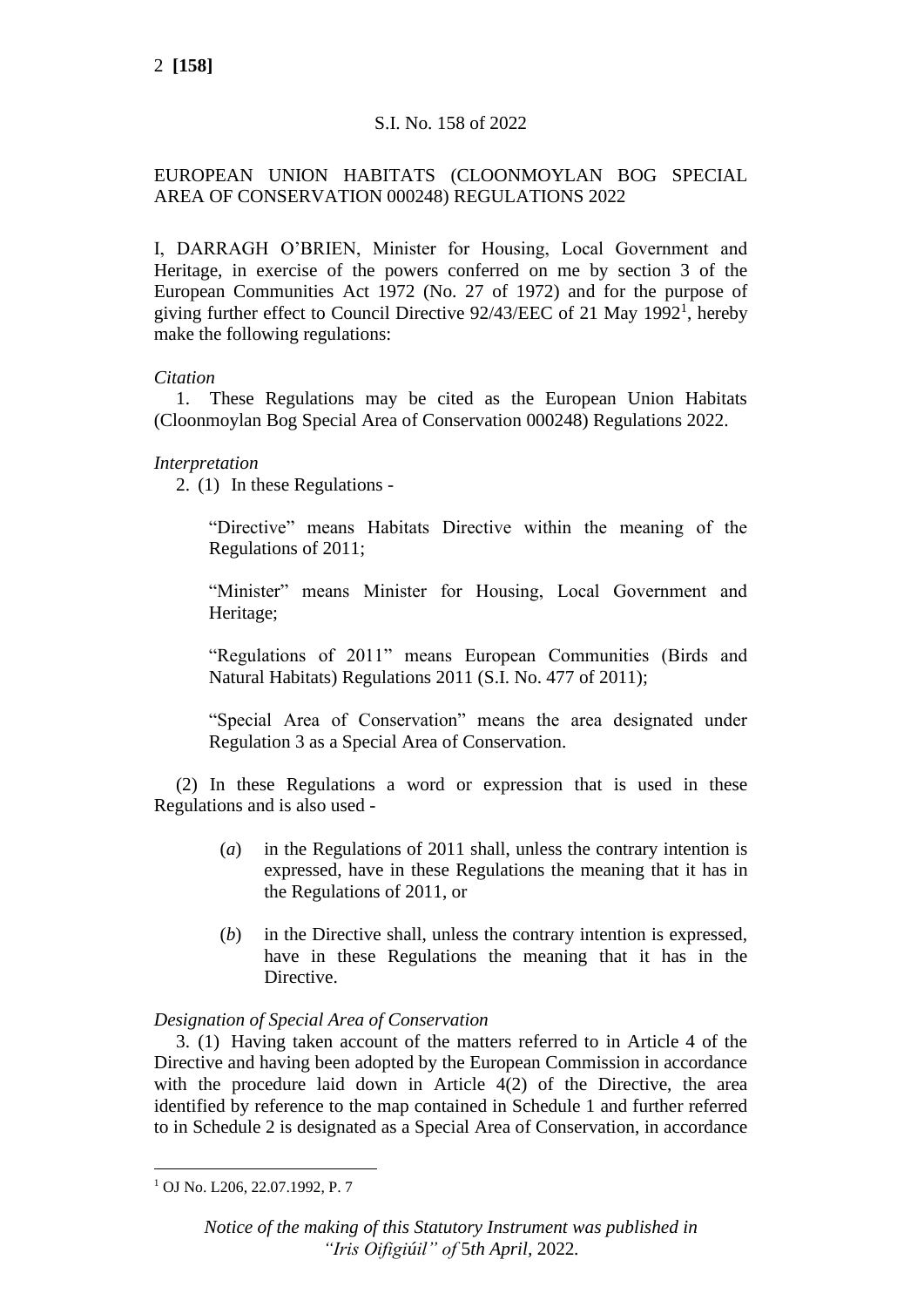with Article 4(4) of the Directive, in order to ensure the protection of natural habitats and species in Annex I and II to the Directive, including in particular the natural habitat type and animal and plant species specified in Schedule 3.

(2) The Minister shall, in accordance with the Regulations of 2011, establish and publish such particular conservation objectives as he or she, from time to time, considers necessary for the Special Area of Conservation with regard to the natural habitat type and animal and plant species specified in Schedule 3.

### *Matters relating to maps*

- 4. (1)(*a*) The indicative map contained in Schedule 1 showing the boundary of the Special Area of Conservation shall be drawn to such convenient scale as the Minister thinks fit and sealed and shall be deposited in the offices of the Minister.
	- (*b*) The Minister may prepare more detailed maps, in such convenient number of separate sheets as the Minister thinks fit, showing the boundary of the Special Area of Conservation and shall seal each of the maps and shall deposit them in the offices of the Minister.
	- (*c*) Any dispute involving the boundaries of the Special Area of Conservation shall be determined by reference to maps prepared under this subsection in relation to the area.
- (2) (*a*) A map referred to in paragraph (1) when so deposited in the offices of the Minister shall be retained in such offices and the map, or a true copy of it, shall be open for inspection free of charge in such offices by any person at any time at which the offices are open for the transaction of public business.
	- (*b*) The Minister may cause to be prepared and supplied to any person so requesting a true copy of a map deposited with the Minister under paragraph (1)(a) or (b) or any particular part or sheet of it and to charge for such copy such sum to cover administrative costs as the Minister decides.

#### *Activities requiring consent*

5. (1) Subject to paragraph (2), a person shall not carry out, cause or permit to be carried out or continue to carry out, or assist in carrying out, any activity specified in Schedule 4 within the Special Area of Conservation except with, and in accordance with, consent given by the Minister under Regulation 30 of the Regulations of 2011, upon application in writing to the Minister to carry out the activity.

(2) There is no requirement upon a person to obtain the consent of the Minister under paragraph (1) where a proposed activity or continued activity referred to in that paragraph -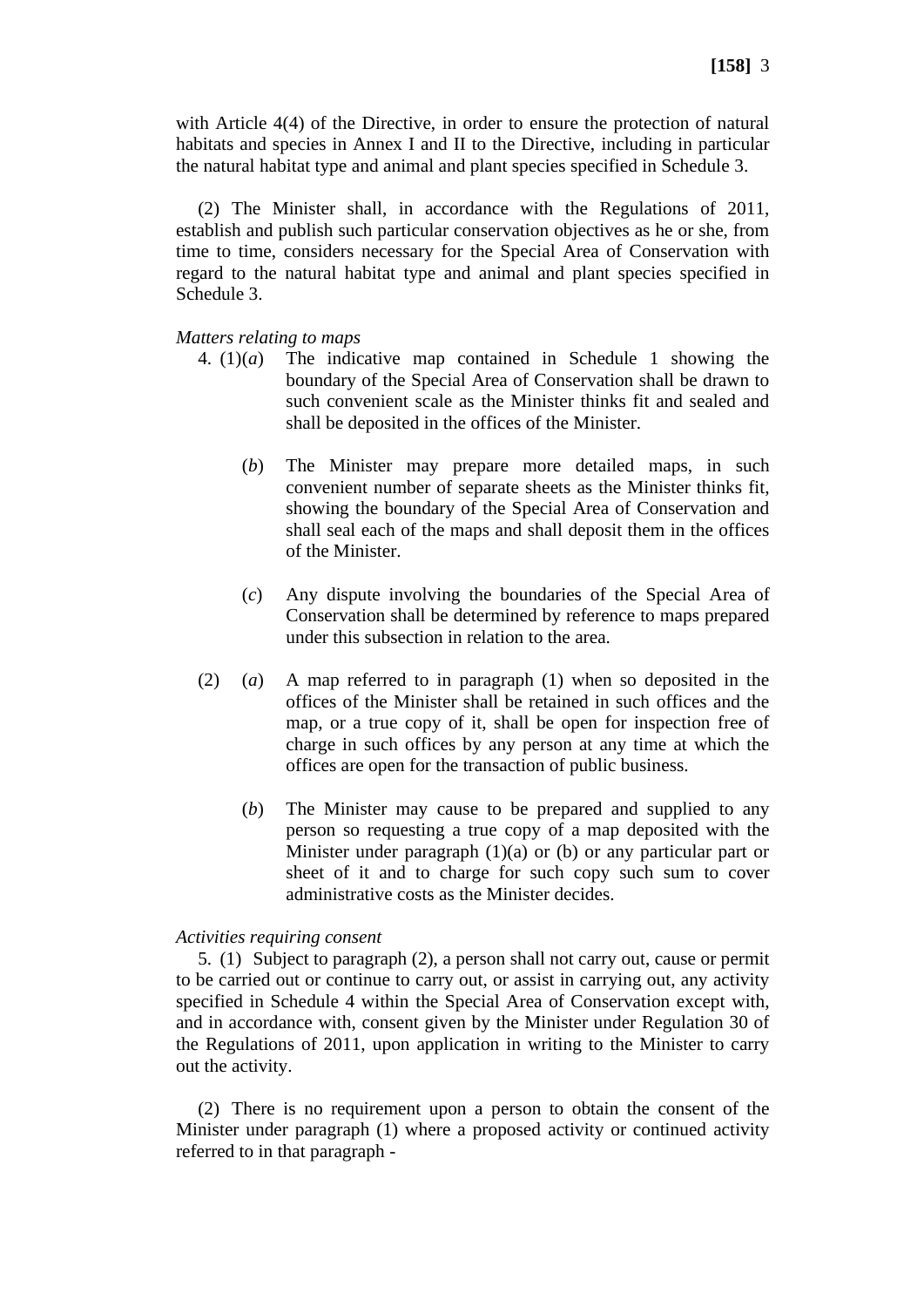- 4 **[158]**
- (*a*) is one that requires consent or consents under one or more of the enactments set out in the Second Schedule to the Regulations of 2011 or under the Planning and Development Acts 2000 to 2015 and the activity is carried out with and in compliance with such consent or consents,
- (*b*) is part of a project that has received consent under one or more of the enactments set out in the Second Schedule to the Regulations of 2011 or under the Planning and Development Acts 2000 to 2015 and the project or activity is carried out with and in compliance with a consent or consents given under the applicable statutes,
- (*c*) is part of a project that has received consent under one or more regulations made under the European Communities Act 1972 or under one or more regulations made under any of the enactments set out in the Second Schedule to the Regulations of 2011 and the project or activity is carried out with and in compliance with such consent, or
- (*d*) has been authorised as part of an agreed farm or land management plan.

(3) A person affected by a decision to refuse to give consent, to attach or vary conditions or revoke a consent under Regulation 30 of the Regulations of 2011, in respect of an activity referred to in paragraph (1), may appeal the decision under Regulation 37(3) of the Regulations of 2011.

### *Offence and proceedings*

6. (1) A person who carries out, causes or permits to be carried out, or assists in the carrying out of an activity referred to in Regulation 5(1), without a consent or otherwise than in accordance with a consent given by the Minister under Regulation 30 of the Regulations of 2011, commits an offence and is liable -

- (*a*) on summary conviction, to a class A fine or to imprisonment for a term not exceeding 6 months, or both, or
- (*b*) on conviction on indictment, to a fine not exceeding  $\epsilon$ 500,000 or to imprisonment for a term not exceeding 3 years, or both.

(2) In imposing a penalty under paragraph (1), the court shall, in particular, have regard to the risk or extent of injury to the environment arising from the act constituting the offence.

(3) Proceedings for an offence under paragraph (1) may be brought summarily by -

(*a*) the Minister,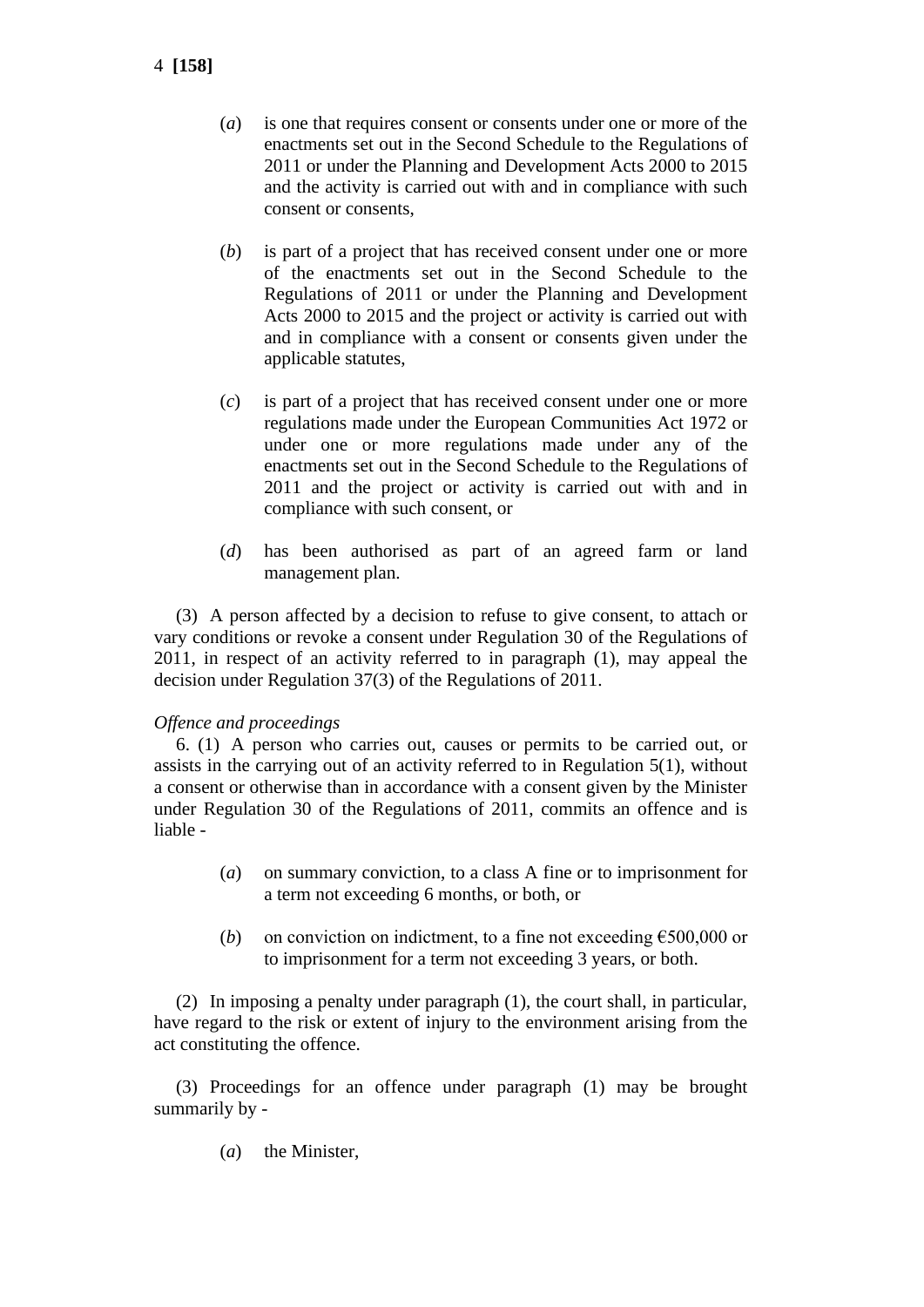- (*b*) the public authority concerned, or
- (*c*) a member of the Garda Síochána, in accordance with section 8 of the Garda Síochána Act 2005.

(4) Any fine in respect of an offence prosecuted summarily by a public authority shall be paid to that public authority.

#### *Offence - body corporate*

7. (1) Where an offence under Regulation 6 is committed by a body corporate and is proven to have been so committed with the consent, connivance or approval of or to have been attributable to the wilful neglect on the part of any person, being a director, manager, secretary or other officer of the body corporate or a person who was purporting to act in any such capacity, that person, as well as the body corporate, commits an offence and is liable to be proceeded against and punished as if he or she were guilty of the firstmentioned offence.

(2) Where the affairs of a body corporate are managed by its members, paragraph (1) applies in relation to the acts and defaults of a member in connection with his or her functions of management as if he or she were a director or manager of the body corporate.

#### *Costs of prosecutions*

8. Where a person is convicted of an offence under Regulation 6, the court shall, unless it is satisfied that there are special and substantial reasons for not so doing, order the person to pay to the prosecutor the costs and expenses, measured by the court, incurred by the prosecutor or other person in relation to the investigation, detection and prosecution of the offence, including costs and expenses incurred in the taking of samples and the carrying out of tests, examinations and analyses.

#### *Authorised officers*

9. A person appointed as an authorised officer under Regulation 4 of the Regulations of 2011 for the purposes of ensuring compliance with these Regulations may exercise the powers of an authorised officer under Part 2 of the Regulations of 2011.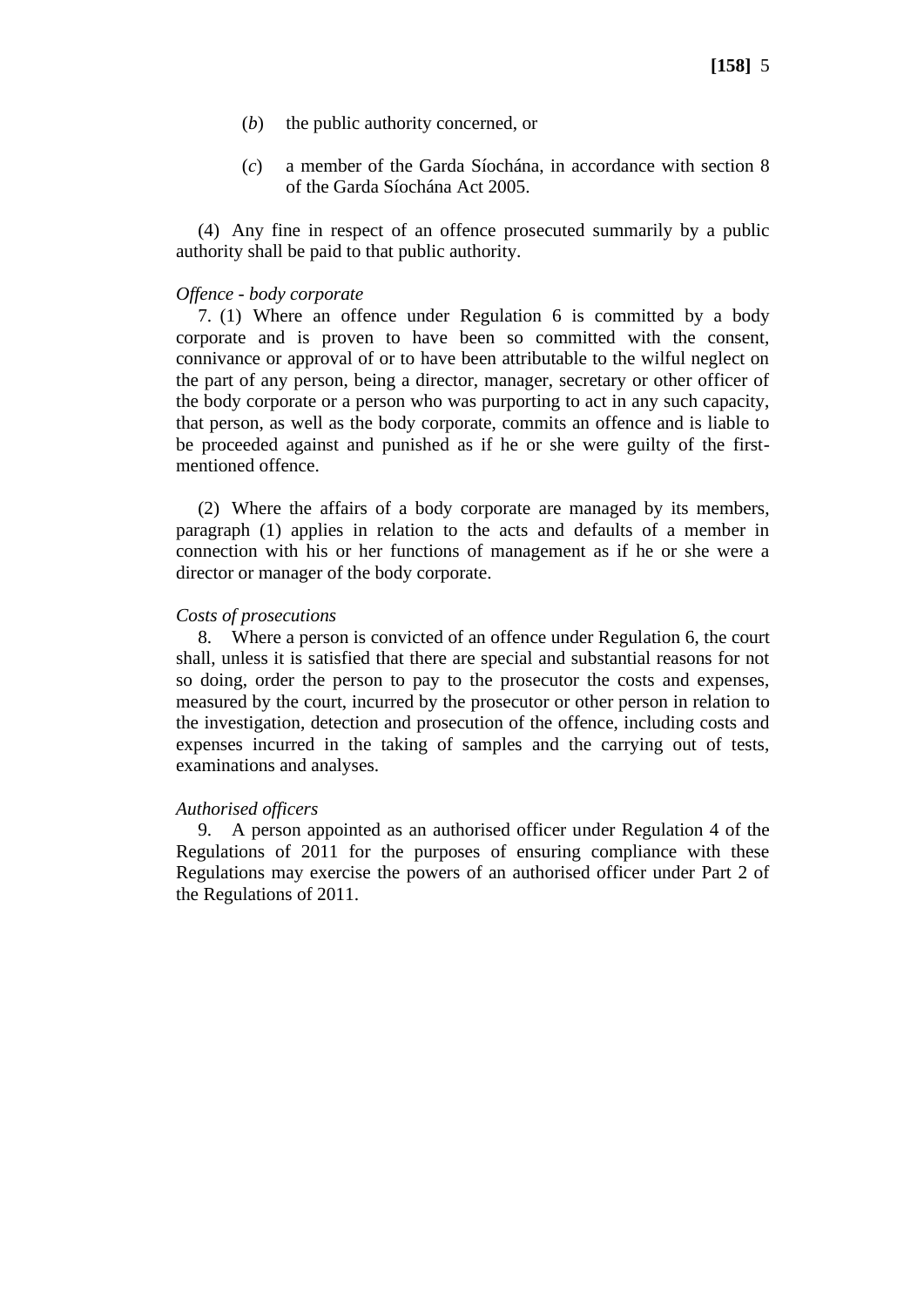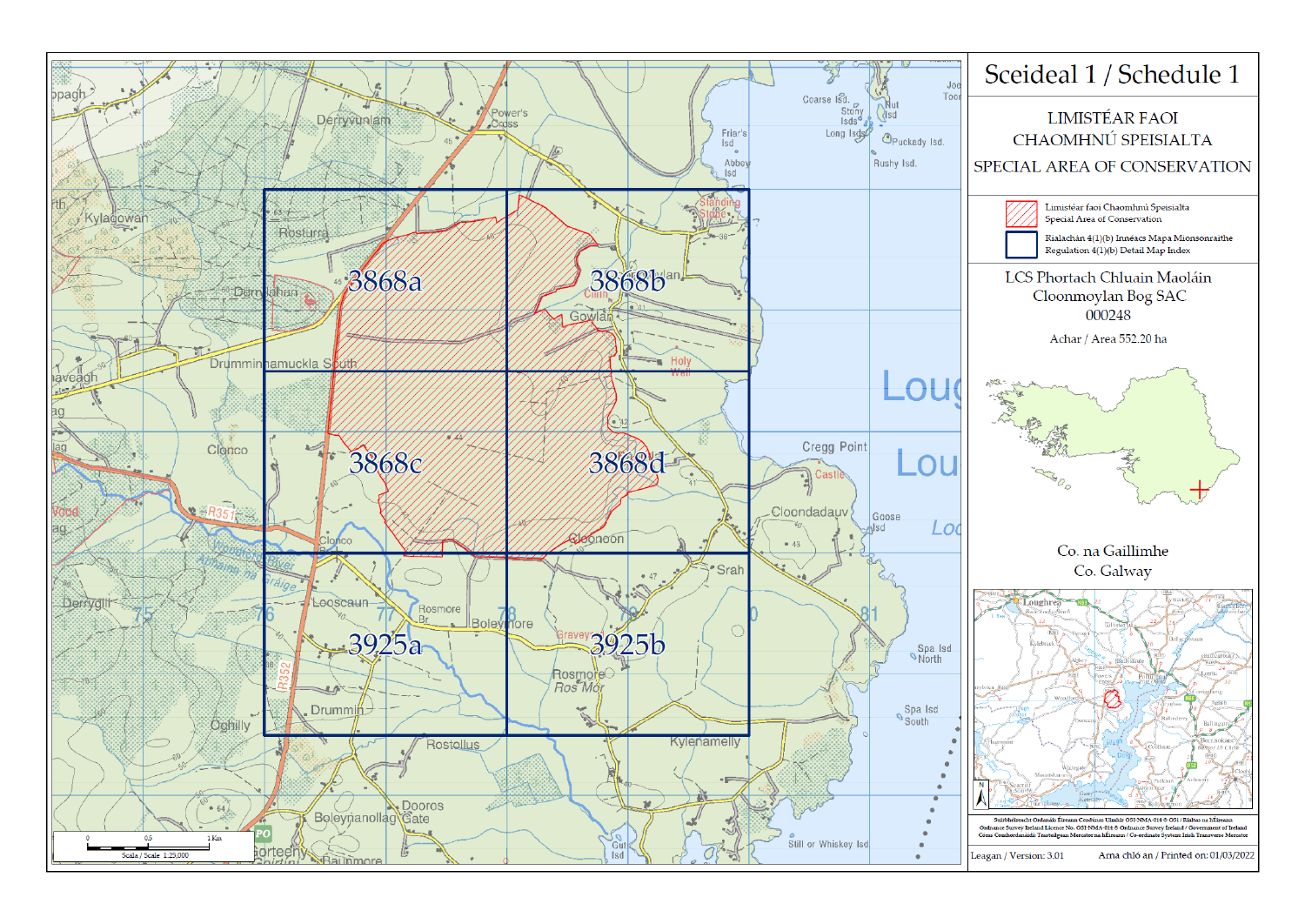## **Schedule 2**

*Regulation 3*

## **Description of area designated as a Special Area of Conservation**

The area known as Cloonmoylan Bog Special Area of Conservation 000248 is situated in the county of Galway being the land and waters enclosed on the map (contained in Schedule 1) within the inner margin of the red line and hatched in red and is situated in whole or in part in the townlands of Bauntia, Clonco, Cloonmoylan (E.D. Abbeyville), Cloonoon, Derryvunlam, Drumminnamuckla South, Rosmore, Rosturra and Srah (E.D. Drummin).

## **Schedule 3**

*Regulation 3*

### **Natural habitat type and animal and plant species lists**

### **Natural Habitat Type**

*In this list the sign* [\*] *indicates a priority habitat type as defined in the Directive.*

### **Natura 2000 Code Description**

| 7110              | Active raised bogs*                                        |
|-------------------|------------------------------------------------------------|
| 7120              | Degraded raised bogs still capable of natural regeneration |
| 7150              | Depressions on peat substrates of the Rhynchosporion       |
| 91 <sub>D</sub> 0 | Bog woodland*                                              |

### **Schedule 4**

*Regulation 5*

### **Activities requiring consent of Minister**

| <b>ARC Code</b>   | <b>Description</b>                                                                                                                   |
|-------------------|--------------------------------------------------------------------------------------------------------------------------------------|
| <b>ARC 01</b>     | Reclamation, including infilling.                                                                                                    |
| ARC 03            | Blasting, drilling, dredging or otherwise removing or<br>disturbing fossils, rock, minerals, mud, sand, gravel or other<br>sediment. |
| ARC <sub>04</sub> | All activities relating to turf cutting and/or peat extraction.                                                                      |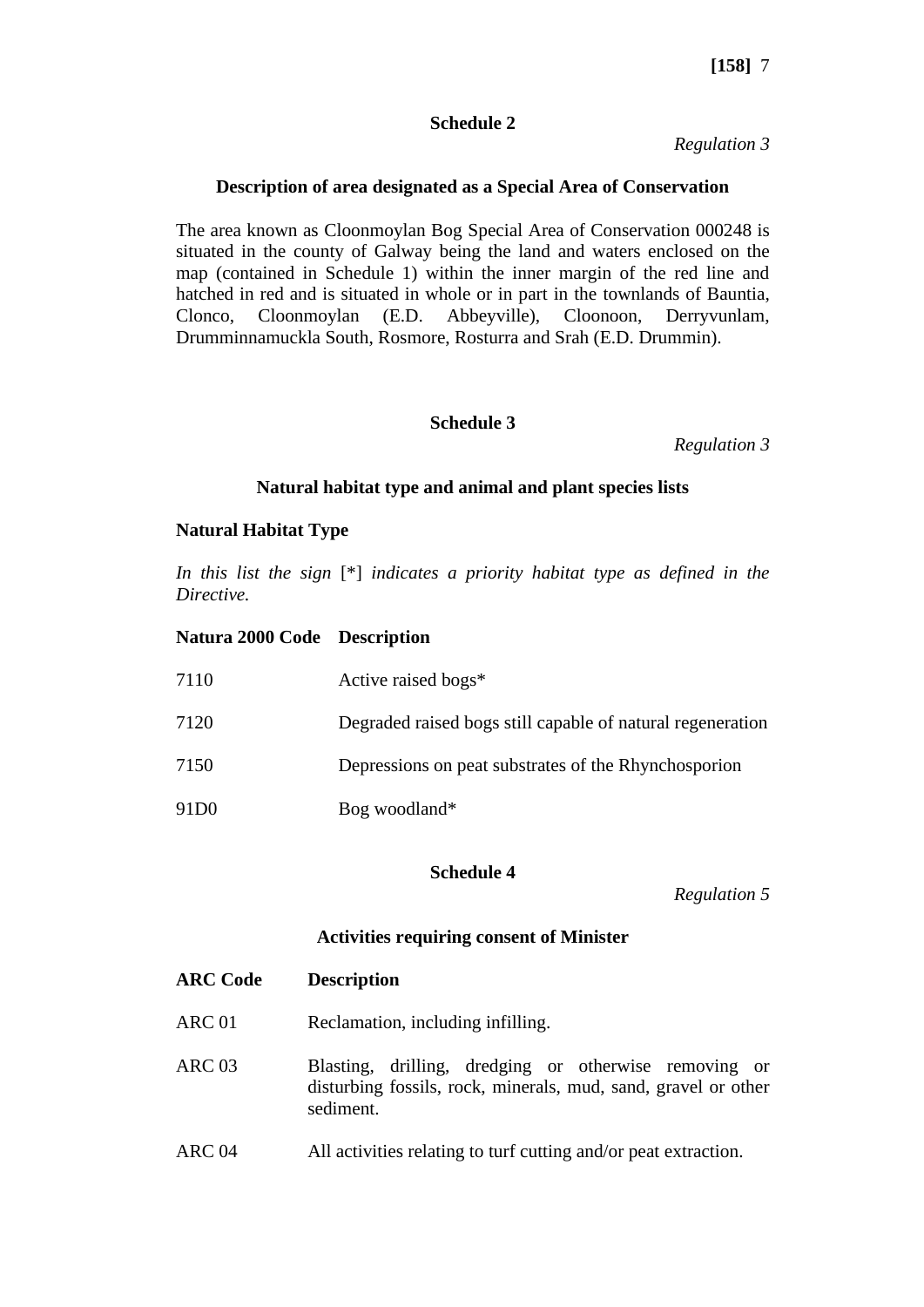- ARC 05 Cutting, uprooting or otherwise removing plants. [Consent is not required for harvesting of cultivated crops, or for grazing or mowing.]
- ARC 06 Introduction, or re-introduction, of plants or animals not found in the area. [Consent is not required for the planting of crops on established reseeded grassland or cultivated land.]
- ARC 09 Construction or alteration of tracks, paths, roads, bridges, culverts or access routes.
- ARC 11 Digging, ploughing, harrowing or otherwise disturbing soil or substrate. [Consent is not required for these activities on established reseeded grassland or cultivated land provided it is greater than 50m from a river, stream, floodplain, wetland, lake, turlough or pond.]
- ARC 12 Applying inorganic or organic fertiliser, including slurry and farmyard manure. [Consent is not required for these activities on established reseeded grassland or cultivated land provided it is greater than 20m from a river, stream or floodplain; or greater than 50m from a wetland, lake, turlough or pond.]
- ARC 13 Applying lime. [Consent is not required for this activity on established reseeded grassland or cultivated land provided it is greater than 20m from a river, stream or floodplain; or greater than 50m from a wetland, lake, turlough or pond.]
- ARC 14 Storage, burial, disposal or recovery of any materials. [Consent is not required for these activities on established reseeded grassland or cultivated land provided it is greater than 20m from a river, stream or floodplain; or greater than 50m from a wetland, lake, turlough or pond.]
- ARC 15 Burning, topping, clearing scrub or rough vegetation or reseeding. [Consent is not required for these activities on established reseeded grassland or cultivated land provided it is greater than 20m from a river, stream or floodplain; or greater than 50m from a wetland, lake, turlough or pond.]
- ARC 18 Application of pesticides, including herbicides. [Consent is not required for these activities on established reseeded grassland or cultivated land provided it is greater than 20m from a river, stream or floodplain; or greater than 50m from a wetland, lake, turlough or pond.]
- ARC 19 Supplementary feeding of livestock. [Consent is not required for this activity on established reseeded grassland or cultivated land provided it is greater than 20m from a river, stream or floodplain; or greater than 50m from a wetland,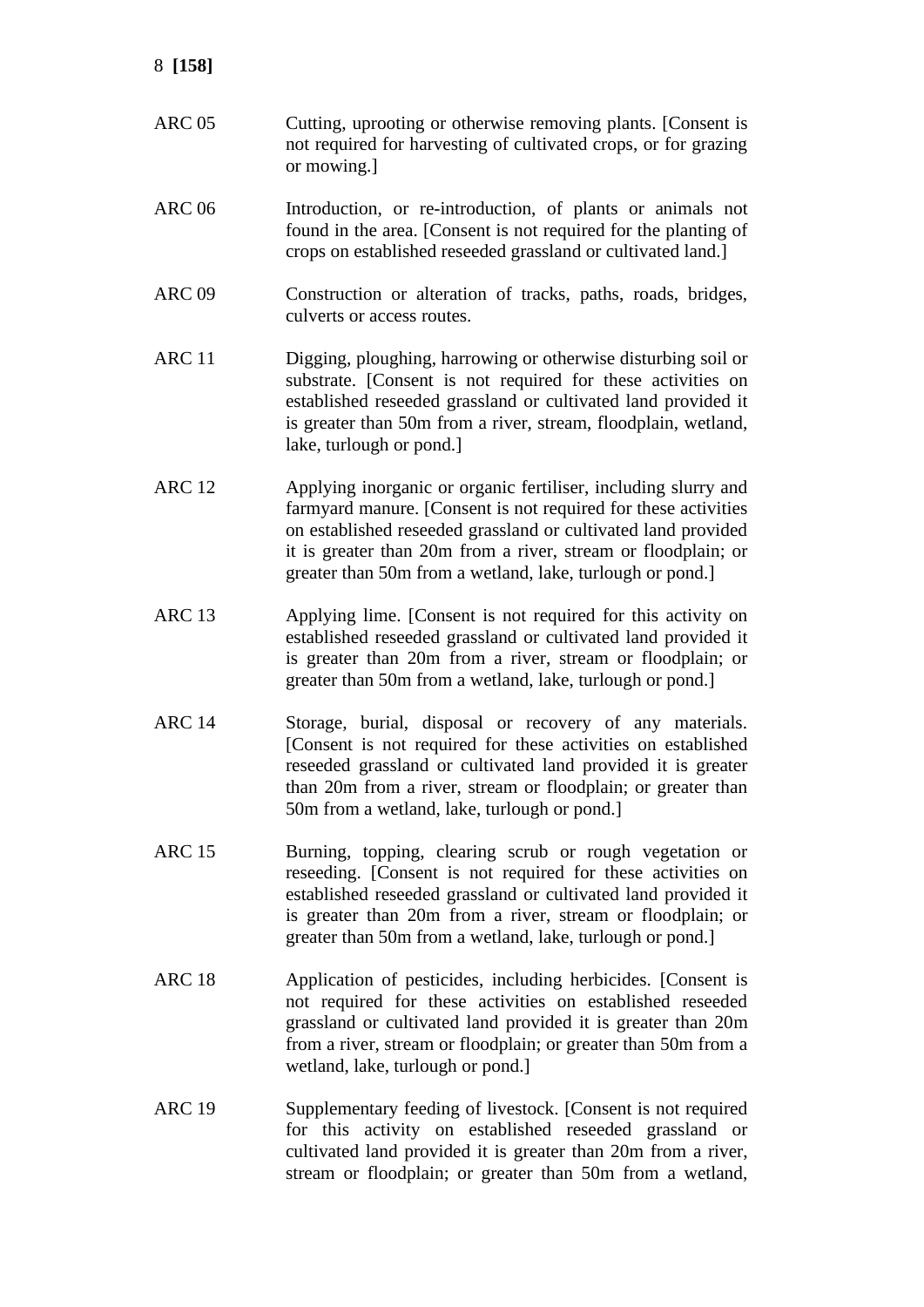lake, turlough or pond.]

- ARC 20 Significant changes in livestock density (including introduction of grazing), changes in livestock type or grazing season, other than on established reseeded grassland. [Consent is not required for changes of less than 20% in livestock density unless notice has been given that a lower percentage is applicable to a particular site.]
- ARC 24 Works on, or alterations to, the banks, bed or flow of a drain, watercourse or waterbody.
- ARC 25 Drainage works including digging, deepening, widening or blocking a drain, watercourse or waterbody.
- ARC 27 Water abstraction, sinking of boreholes and wells.
- ARC 28 Felling of trees or removing timber, including dead wood.
- ARC 29 Planting of trees or multi-annual bioenergy crops.
- ARC 31 Developing or consenting to the development or operation of commercial recreational/visitor facilities or organised recreational activities.



GIVEN under my Official Seal, 31 March, 2022.

DARRAGH O'BRIEN, Minister for Housing, Local Government and Heritage.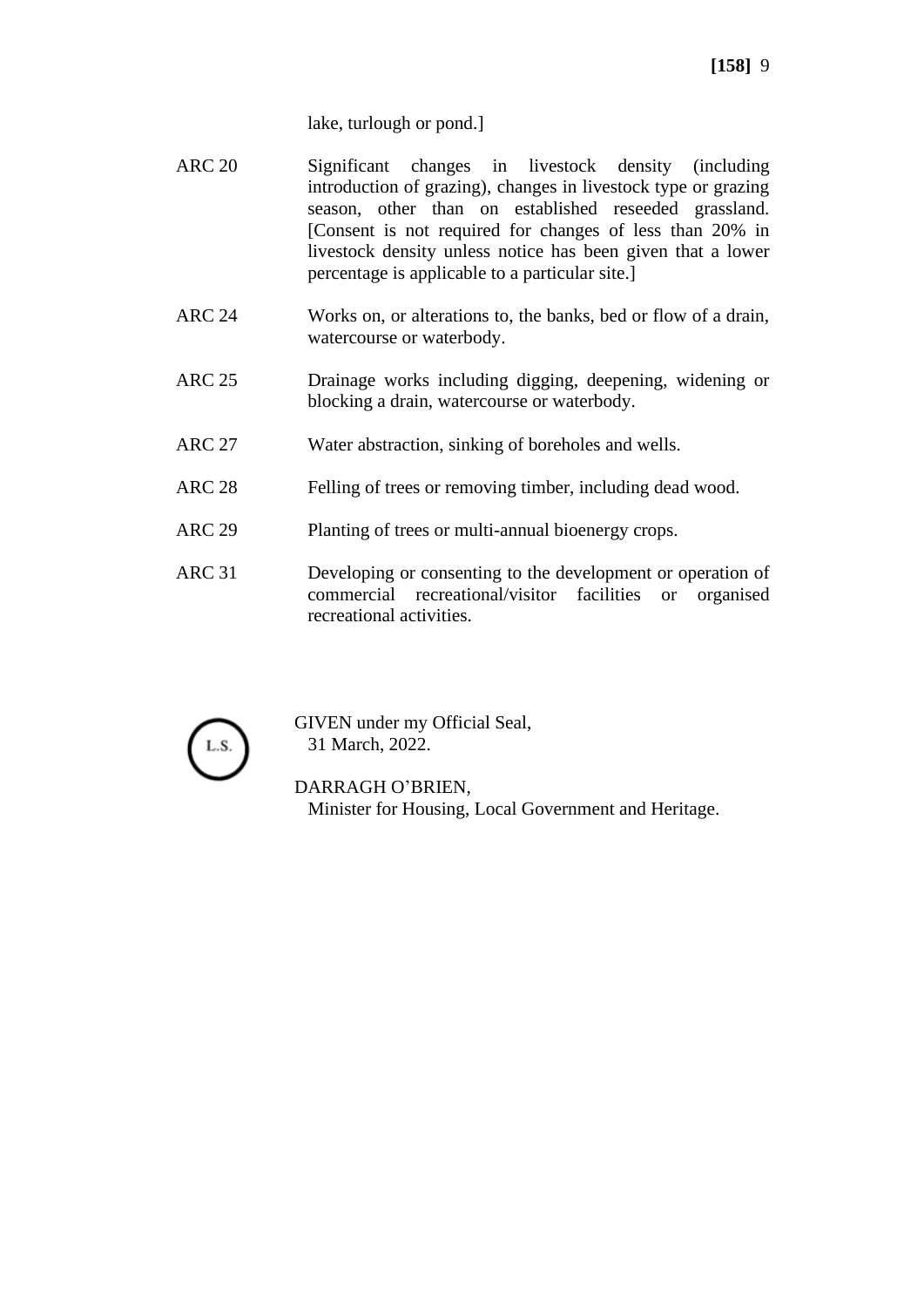# EXPLANATORY NOTE

# (*This note is not part of the Instrument and does not purport to be a legal interpretation.*)

The European Union's Habitats Directive (92/43/EEC) (as amended) requires Member States to protect habitats and wildlife areas of European interest by, among other things, designating sites as Special Areas of Conservation in order to create a coherent European ecological network. The hyperlink:

http://ec.europa.eu/environment/nature/legislation/habitatsdirective/index\_en.ht m which connects to the European Commission Environment (Nature and Biodiversity) website also contains a further link to the text of the Habitats Directive.

The effect of these Regulations is to complete the formal designation of the site as a Special Area of Conservation in accordance with Article 4 of the Directive. The geographical area of the Special Area of Conservation designated by these Regulations is defined in Schedule 1 (a map of the area) and Schedule 2 (a list of the townlands in question or a description of the area). For more detailed maps than those contained in Schedule 1, or for greater detail on boundary delineation, contact should be made with the National Parks and Wildlife Service of the Department of Housing, Local Government and Heritage or by viewing the relevant text or map details on www.npws.ie.

The natural habitat types and animal and plant species lists cited in Schedule 3 of these Regulations are specified, in accordance with the Directive, in order to ensure their conservation (i.e. the measures required to maintain or restore the natural habitats and the populations of species of wild fauna and flora at a favourable status). The updated list of published conservation objectives referred to in Regulation 3 is available on www.npws.ie. Public authorities should have regard to these objectives when undertaking a screening or appropriate assessment of plans or projects in accordance with the EU Habitats Directive.

Those activities that require consent of the Minister or in some circumstances another public authority listed at Schedule 4 to these Regulations are cited for their potential to cause disturbance or damage to the natural habitat types and animal and plant species specified in Schedule 3 of these Regulations. Landowners or occupiers should contact the local National Parks and Wildlife Service office of the Department of Housing, Local Government and Heritage before undertaking any of the works listed at Schedule 4. (See www.npws.ie for contact details). Please note that activities other than those listed at Schedule 4 to these Regulations, such as effluent discharge, construction work, aquaculture, fishing or forestry require a licence or permission from the appropriate consent authority.

These Regulations provide (Regulations 6 and 7) that contravention of the provisions of these Regulations shall constitute an offence. Regulation 6 also provides for penalties.